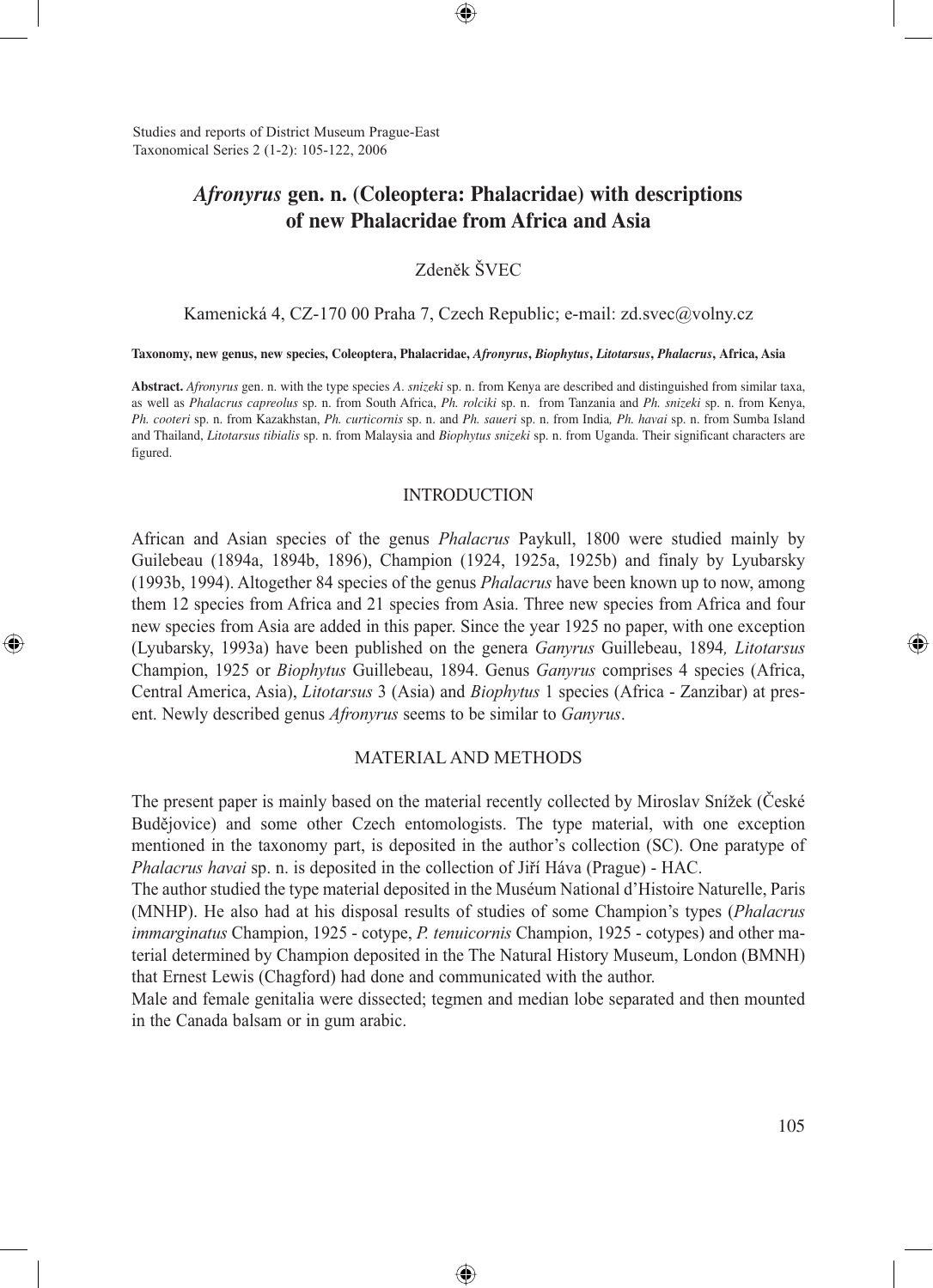Locality data for the type material are given in quotation marks.

Morphological terminology follows that published by Švec (2002).

The measurements were taken from all specimens examined. Mandibulae were not included in the length of the species described. Measurements were approximated to the nearest 1st decimal place; the ratios were taken from holotypes only and were reckoned from unaproximated measures. The ratios represent the holotypes only and should be considered as indicating the relative lengths of antennal club segments. Except for measurements the descriptions are based on the holotypes. The differences occurring in paratypes are mentioned, when necessary, in the paragraph "Variation".

◈

#### RESULTS

### *Afronyrus* **gen. n.**

**Type species.** *Afronyrus snizeki* sp. n. by monotypy, masculine gender.

**Description.** Shape of body oblong oval, with continuous outline. Dorsum partly microstrigosed, punctate, punctures with very fine and short setae. Anterio-lateral margin of head slightly emarginate above articulation of antennae. Eyes large, coarsely faceted. Base of pronotum bisinuate, with developed median lobe. Scutellum of usual shape and size. Sutura not bordered. Elytra with sutural stria, no other striae developed. Elytral E-punctures arranged in rows gradually getting smaller anteriorly; at basal third of elytra simple punctures. Row punctures become wider laterally and gradually shallower and larger posteriorly, not reaching elytral apex. Legs short, antennae long. Antenna with 3- segmented conspicuous long club (as in Fig. 1). Mouth parts as in Figs 3, 4, 7. Mandibulae short, wide at base, simply strongly curved at half of their length, simple without tooth. Last maxillar segment ovoid, truncate apically, very slightly concave medially before apex. Lacinia and galea developed, setose. Antennal club longer than rest of antenna. Last antennal segment depressed dorso-ventrally. Tarsal formula: 5-5-4. Protibiae straight, tarsal segment 2 longer than any of remaining ones. Meso-tibiae simple, slightly curved, with apical crown of approximately equally long spurs. Two of them standing medially longer than the others. Segment 2 longer than segment 1 of mesotarsi. Meta-tibiae with two spurs situated medially. Second segment longer than 1<sup>st</sup> one.

⊕

Shape of both tegmen and median lobe as well as endophallic sclerites resembling those in *Olibrus* Erichson, 1845. Endophallic sclerites feebly developed. Male genitalia as in Figs 8 - 10.

Female genitalia as in Fig. 2.

Prosternal process with unobtrusive margin, not extending behind anterior coxae. Swollen part of mesosternum reduced as a narrow border of metasternal process. Metasternal process overreaching anterior level of mesocoxae, metasternum with arcuate coxal lines (Fig. 5).

The genus can be characterized and distinguished by the combination of following characters:

1. Compact antennal club 3- segmented conspicuously long. 2. Last maxillary segment truncate at apex, widened medially before preapical constriction. 3. Prosternal process not extended

◈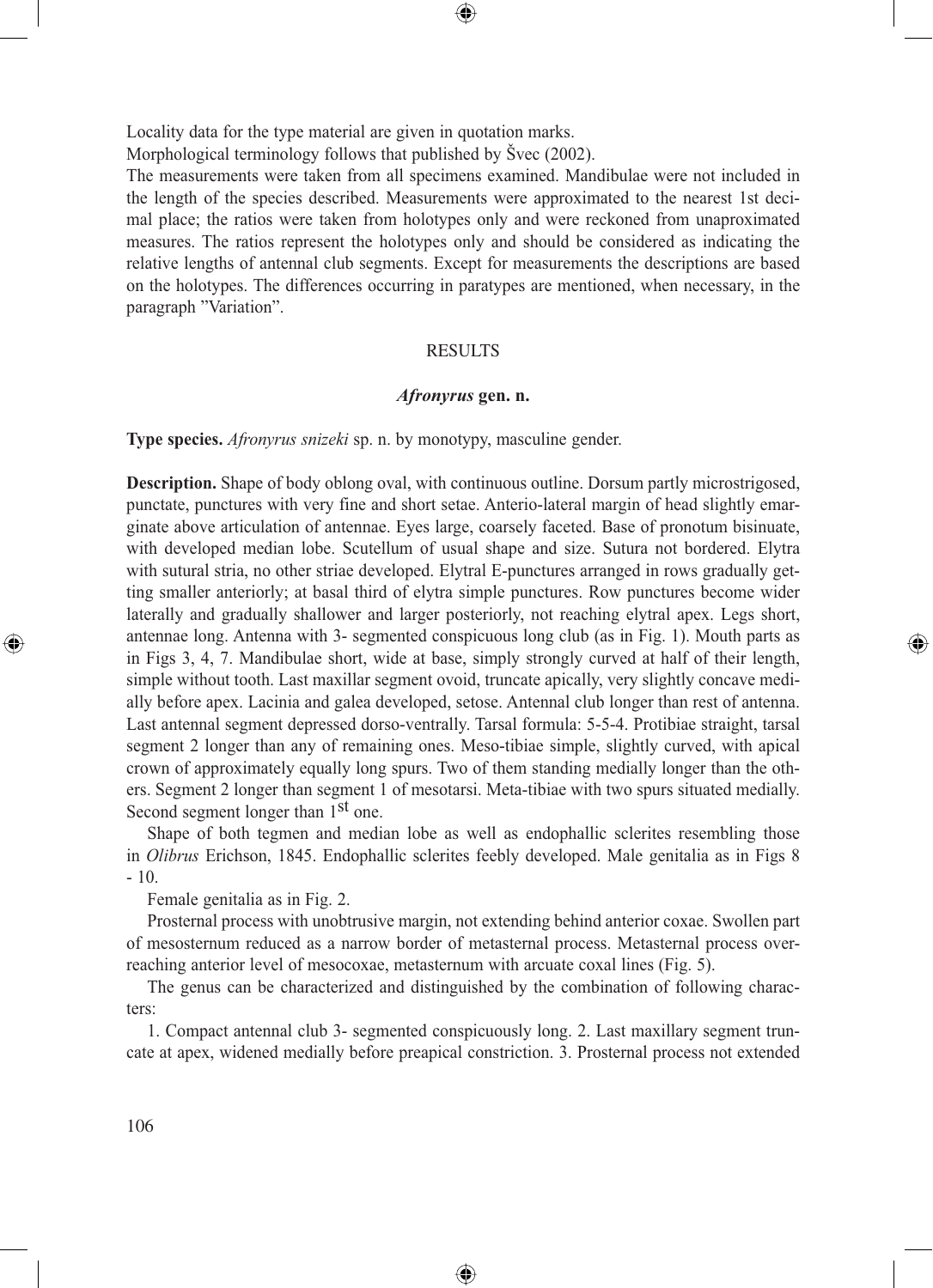

Figs 1-7: *Afronyrus snizeki* sp. n. 1- antenna; 2- ovipositor; 3- left mandible; 4- right mandible; 5- metasternum; 6- hind leg of male; 7- maxilla with maxillar palpus. Material figured: 1, 5 holotype; rest paratypes. Scale  $= 0.1$  mm.

⊕

behind anterior coxae. 4. Swollen part of mesosternum strongly reduced; mesosternum abruptly sloping dorsad anteriorly and thus, anterior portion of mesosternum deeply excavate. 6. Base of pronotum bisinuate. 7. Scutellum of usual shape and size. 8. Only sutural stria developed on each elytron. 9. Suture not bordered. 10. Metasternum with process overreaching anterior level of mesocoxae. 11. Arcuate metasternal lines continuous. 12. Both parameres fused in parameral sclerite; parameral sclerite separated from basal piece by transverse suture. 13. Ovipositor slightly sclerotised but visible. 14. Styli inserted at tips of coxites. 15. Second segment of all tarsi longer than 1<sup>st</sup>.

**Discussion.** The taxonomic concept of the family Phalacridae is still unclear at present. Švec (2002) reviewed the history and present knowledge of the taxonomy of the family. *Afronyrus* gen. n. seems to be belonging to Phalacrinae due to tarsal formula and due some other characters described above. Taking into account shape of clypeus and anterio-lateral margin of head, number of club antennal segments, shape of meso- and metacoxa, sternal structures and length of segment 2 of posterior tarsi, the new genus is obviously similar to the genus *Ganyrus*.

Although the generic type - *Ganyrus rubellus* Guillebeau, 1894 had been studied, the characters mentioned above that make the new genus *Afronyrus* similar to *Ganyrus* were taken from the original description of *Ganyrus*. Two type specimens of *Ganyrus rubellus* labelled as: "Type; Alluaud; Diego Suarez; coll. Générale; type; Ganyrus rubellus" are preserved in the MNHP. In

⊕

◈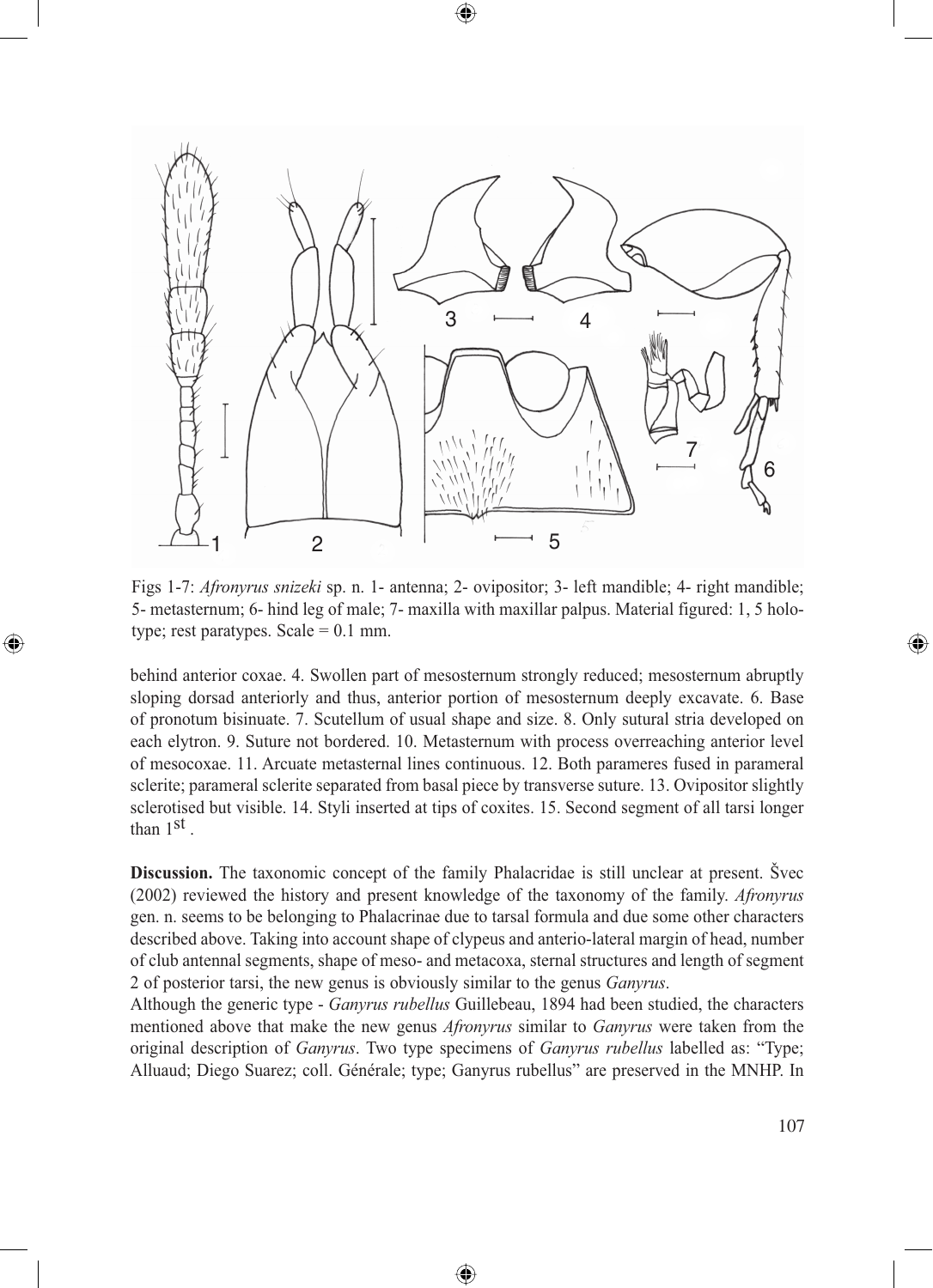fact, the information about the type of *Ganyrus rubellus* given in the riginal description is quite different from information obtained by studies of both specimens mentined. Firstly there was mentioned only one specimen in the original description and secondly also the original locality did not agree with the data on labels following both specimens. The locality mentioned in the original description was "Abysinie (Raffray)". This means that the examples labelled as types, preserved in MNHP, couldnot be types in reality. The examination of the types showed that the examples belong to *Augasmus* Motchulsky, 1858.

⊕

**Differential diagnosis.** *Afronyrus* gen. n. differs from the genus *Ganyrus* by structure of antennae having extremely long, compact and obtrusive club and by presence of coxal lines.

**Name derivation.** The name is derived from the words Africa and *Ganyrus*; it reminds of the continent of the occurrence and the name of the most similar phalacrid genus.

# *Afronyrus snizeki* **sp. n.** (Figs 1-10)

**Type material.** Holotype (♂): "Kenya, Taita Hills, Wundanyi, 23.3.97, M. Snížek lgt.". Paratypes (18  $\Im$  $\Im$ , 2  $\Im$  $\Im$ ): the same data.

**Other material examined.** *Ganyrus rubellus* Guillebeau, 1894, 2 examples, labelled as "Type; Alluaud; Diego Suarez; coll. Générale; type; Ganyrus rubellus".

⊕

**Description.** Length of body 1.5-2.2 mm, in holotype 2,0 mm, head 0.1 mm, pronotum 0.5 mm, elytra 1.4 mm, antenna 0.8 mm, maximum width of head 0.5 mm, pronotum 1.1 mm at base, elytra 1.2 mm shortly behind shoulders.

Oblong oval, red-yellow including appendages, ventrally red-yellow with darker metasternum.

Head. Without microsculpture, very finely punctate, short setae bearing punctures separated by 2-6 times their own diameter. Eyes convex. Antennal segments 2-7 longer than wide, segment 8 wider than long. Ratios of length of antennal club segments 9-11 (9<sup>th</sup> segment equals to 1.0): 1.0-1.2-2.9. The same ratio of widths: 1.0-1.1-1.1. Ratio of width : length of antennal segments 9-11: 1.0-0.9-0.4. Antenna as in Fig. 1, mouth-parts as in Figs 3, 4, 7.

Pronotum. Without microsculpture. More finely and sparserly punctate than head, punctures bearing short setae. Base not bordered. Posterior angles acute, with pointed tip in dorsal view; slightly acute pointed in tip laterally seen.

Scutellum. With traces of transverse microsculpture and few small punctures.

Elytra. Widest just behind shoulders, lateral margins straightly narrowed up to apical third, then roundly narrowed tovard apex. Both lateral margins visible seeing dorsally. Extremly finely transversely microstrigose. Opalescent. Suture not bordered. Sutural stria confining to apical 3/5 of elytral length. Space between stria and suture convex. No other striae developed. Row punctures unobtrusively developed. Rows consist of small setae-bearing puntures spaced by about 6 their own diameters. Row punctures becoming E-shaped on disc. Toward apex and lateral

◈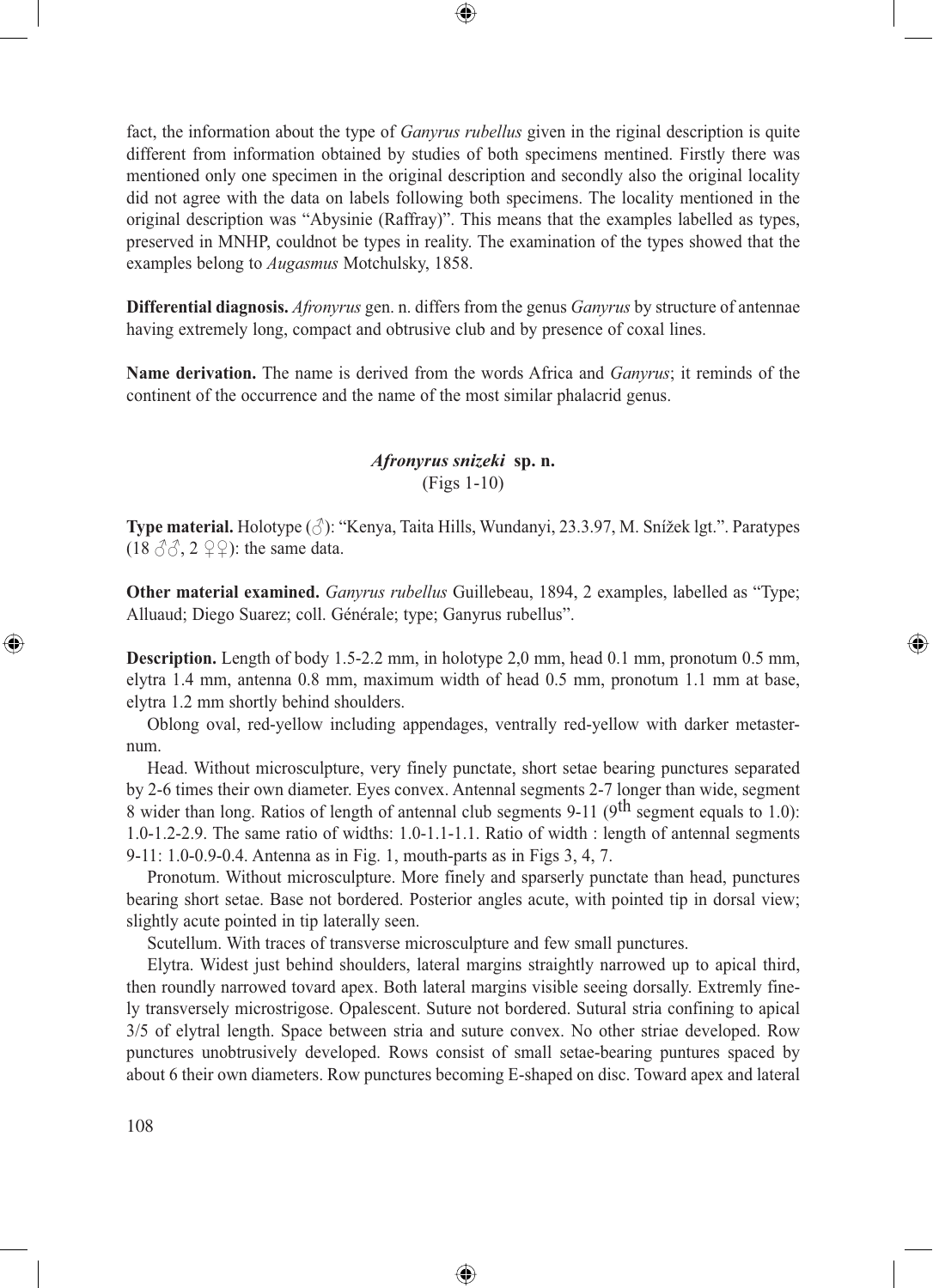

◈

Figs 8-12: *Afronyrus snizeki* sp. n. (8-10). 8- tegmen laterally; 9- tegmen dorsally; 10- median lobe. *Phalacrus cooteri* sp. n. (11, 12). 11- tegmen; 12- median lobe. Material figured: holotypes. Scale =  $0.1$  mm.

margins punctures become larger and opener; evanescent at apex, fusing each other laterally on caudal two thirds of elytral length, resembling transverse wrinkles. Intervals with two types of punctures. Larger ones - disordered E-punctures present at apical half of elytra longitudinally spaced by 5 or more their own diameter; very small puctures interposed.

Metasternum. Metasternal process truncate at apex, smooth anteriorly, distinctly punctate and setose at posterior half (Fig. 5). Laterally obliquely microsculptured with irregular cells. Distance between the metasternal lines and mesocoxae almost half the coxal diameter. Abdomen transversally microsculptured with irregular cells, setose, without striking characters.

Legs. Femora wide without striking characters. Anterior tibiae narow, straigth. Meso-tibiae feebly simply curved, apically obliquely truncate with crown of long strong setae. Posterior tibiae laterally straight, medially convex. With several long setae at lateral outline. Medio-apically with 2 long spurs. Smaller spur as long as 1<sup>st</sup> tarsal segment, second one widened clavate, curvate, longer than 1<sup>st</sup> segment. Second segment more than twice as long as segment 1 (Fig. 6).

♠

Genitalia. Male genitalia as in Figs 8 – 10. Female genitalia as in Fig. 2.

**Bionomics.** Not known.

⊕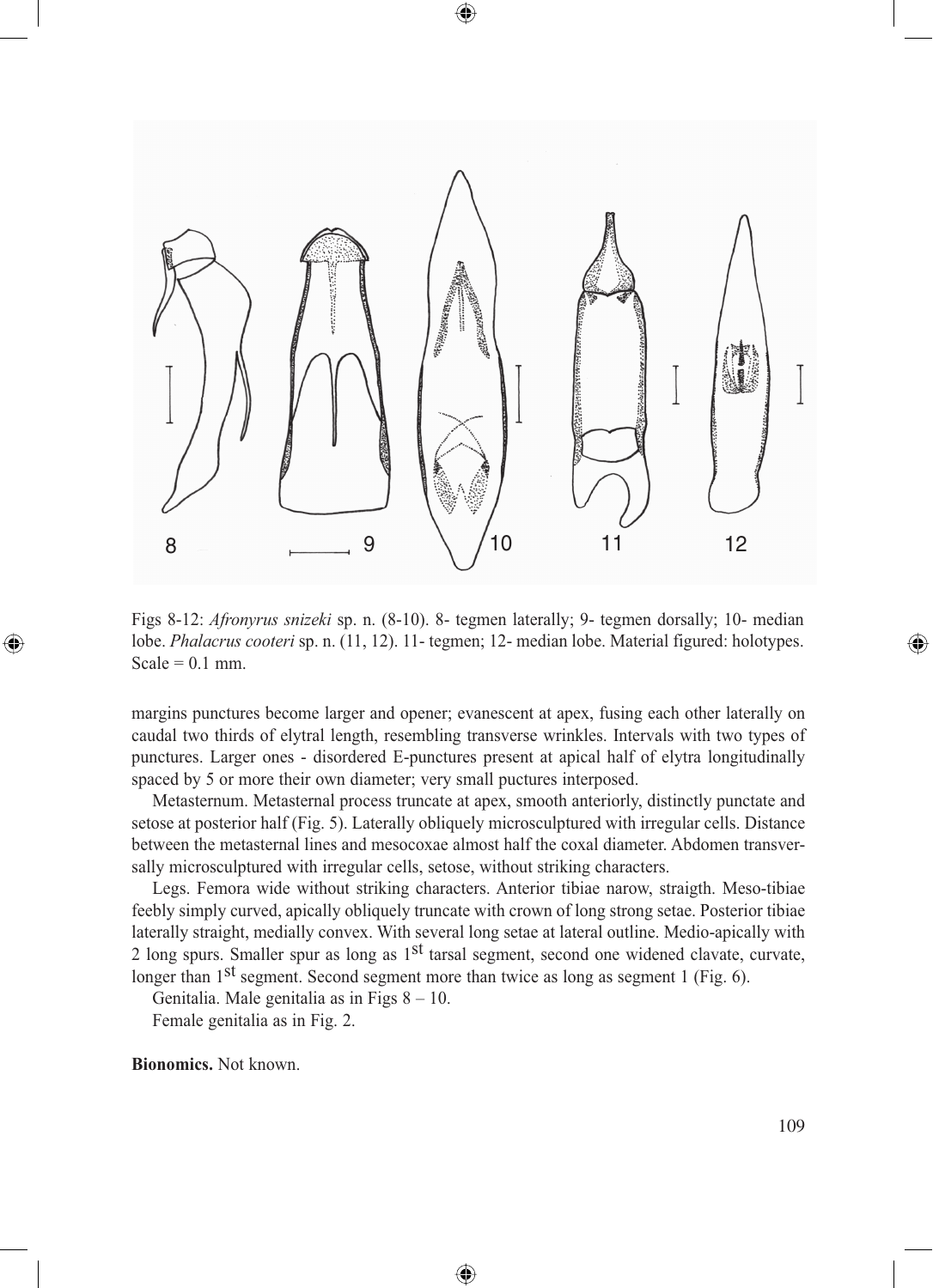**Variation.** Some of the paratypes with darker strip along suture and base of pronotum. Sexually dimorphous. Both apical spurs of hind tibiae simple in females. Shape of antennal club in females were not detected due to damage of both female paratypes.

⊕

**Name derivation.** The species is dedicated to the collector Miroslav Snížek (České Budějovice), specialist in Chrysomelidae.

### *Phalacrus cooteri* **sp. n.** (Figs 11-12)

**Type material.** Holotype  $(\vec{\delta})$ : "Kazakhstan, W. Tian Shan, Chimkent Reg., Aksu-Dzhabagly State N. R., Kalbuidjailav, 70°41', 42°25' 16.vi. 1999, leg. J. Cooter".

**Description.** Length of body 2.8 mm, head 0.3 mm, pronotum 0.7 mm, elytra 1.8 mm, antenna 0.8 mm, maximum width of head 0.6 mm, pronotum 1.6 mm at base, elytra 1.7 mm closely behind shoulders.

Oval, black, antennae and legs black-brown, apex of antennal segment 9, tibial base and claws lighter colored, ventrally black.

Head. Without microsculpture, finely punctate, punctures separated by 2-4 or more times their own diameter. Ratios of length of antennal club segments 9-11 (9<sup>th</sup> segment equal to 1.0): 1.0-0.9-2.6. The same ratio of widths: 1.0-1.3-0.9. Ratio of width : length of antennal segments 9-11: 1.1-1.5-0.4.

Pronotum. Without microsculpture. Extremely finely punctate, punctures separated by 6-8 or more times their own diameter, toward margins punctures denser. Base bordered on median third of its length. Posterior angles rectangular, with pointed tip in dorsal view; acute pointed in tip laterally seen.

⊕

Scutellum. Smooth, punctured as on head.

Elytra. Lateral margins parallel up to apical third, then roundly narrowed tovard apex. Feebly reticulate. Sutural stria confined to apical 4/5 of elytral length. Traces of elytral striae detectable. Elytral rows consist of elongate puntures spaced by about 0.5 (first row close to sutural stria) or 1-1.5 times their own diameters (other rows). Rows of punctures reaching base, toward apex becoming smaller and evanescent. Intervals with two types of punctures. Larger ones - punctures a little bit smaller than those in primary rows tending to form 1-3 irregularly arranged rows in each interval. Between them some small punctures interposed.

Metasternum. Without striking characters.

Abdomen. Visible sternites coarsely punctate, distinctly setose. Sternites 2-4 with bunch of red long, denselly arranged setae medio-caudally.

Legs. Anterior tibiae with 3 spines laterally before apex.

Genitalia. Male genitalia as in Figs 11, 12.

### **Bionomics.** Not known.

**Variation.** Although female is not known, bunches of abdominal setae can be regarded as a character of sexual dimorphism.

◈

110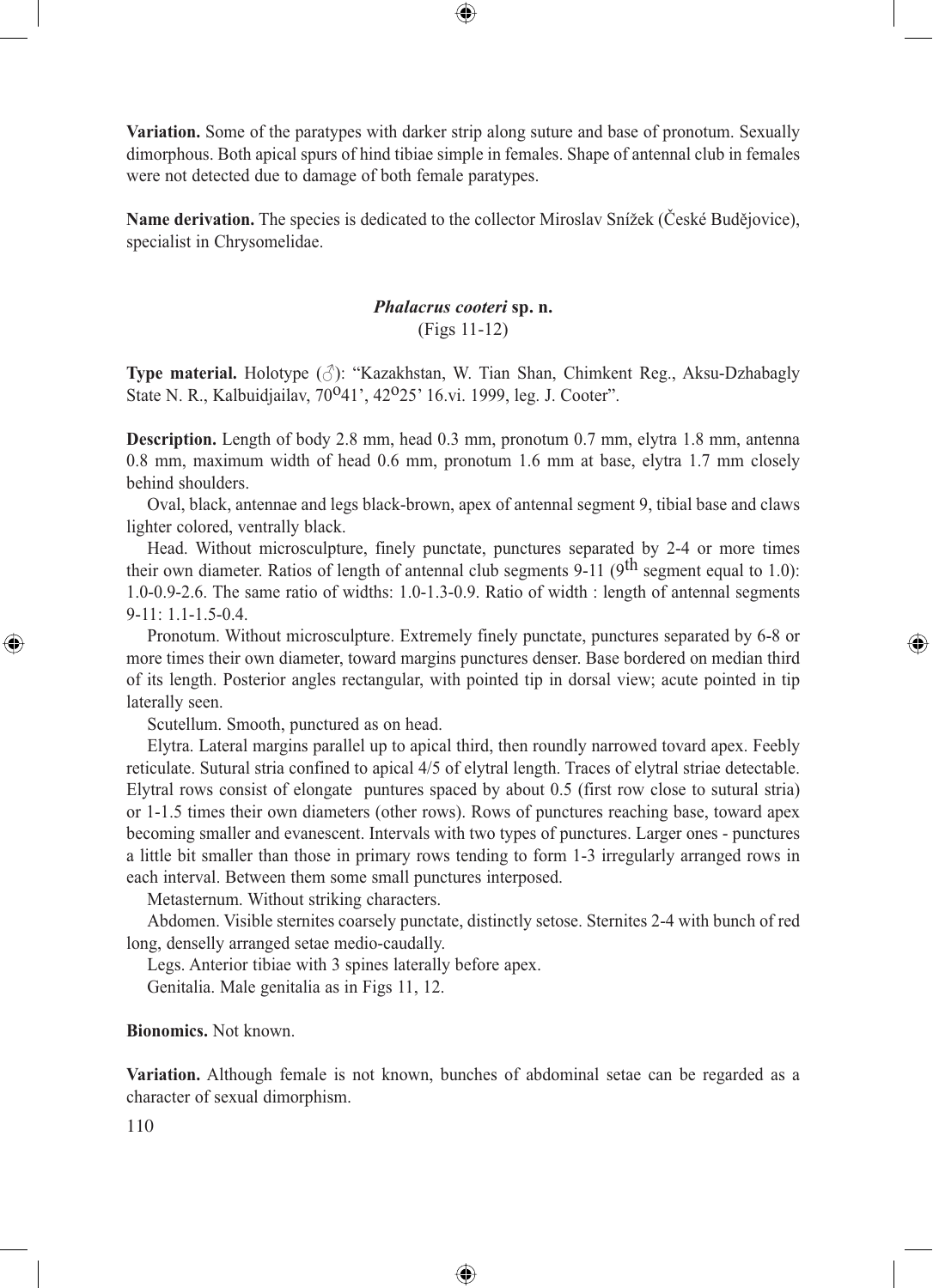

Figs 13-16: *Phalacrus curticornis* sp. n. (13-15). 13- tegmen; 14- median lobe; 15- ovipositor. *Phalacrus havai* sp. n. (16). 16- ovipositor right part. Material figured: 13, 14 holotype, rest paratypes. Scale  $= 0.1$  mm.

**Differential diagnosis.** *Phalacrus cooteri* sp. n. is similar to *Ph. brunnipes* Brisout de Barneville, 1863 in shape of body type of punctuation and shape of paramerae. Nevertheless, parameral segment shows some specific characters in *Ph. cooteri* that also differs in the presence of bunches of setae on abdomen and in bordered median part of pronotum.

⊕

Name derivation. The species is dedicated to the collector, my friend, Jonathan Cooter (Hereford), well known specialist in Leiodidae.

## *Phalacrus curticornis* **sp. n.** (Figs 13-15)

**Type material.** Holotype (♂): "S-India, T. Nadu, Nilgiri Hills, 15 km SE Kotagiri, Kunchappanai, 100 m, 76<sup>o</sup>56' E, 11<sup>o</sup>22' N, 17-28.xi.1993, Boukal D.+ Kejval Z. lgt.". Paratypes:  $(4 \nvert \nvert \nvert 2)$ : the same data as holotype.

**Description.** Length of body 1.9-2.3 mm, in holotype 1.9 mm, head 0.2 mm, pronotum 0.5 mm, elytra 1.2 mm, antenna 0.5 mm, maximum width of head 0.7 mm, pronotum 1.3 mm at base, elytra 1.3 mm at shoulders.

Broadly oval, black, mouth-parts, antennae and legs brown. Ventrally black-brown.

Head. Microsculpture consists of oblique very narrow iregular cells, finely sparsely punctate, punctures separated by 6-8 times their own diameter. Ratios of lengths of antennal club segments

⊕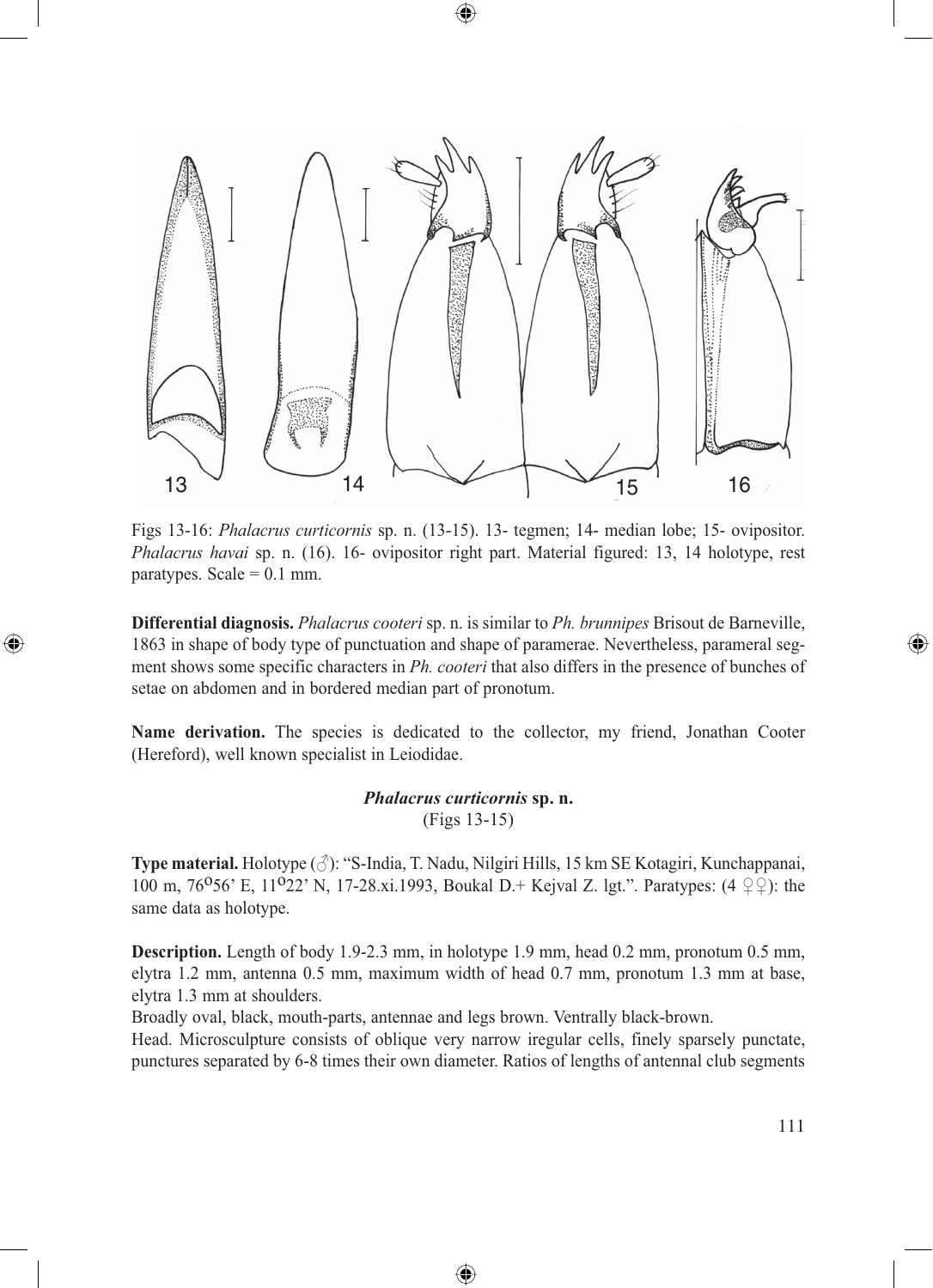9-11 (9th segment equal to 1.0): 1.0-0.8-2.7. The same ratio of width: 1.0-1.4-1.1. Ratio of width: lengths of antennal segments 9-11: 1.3-2.2-0.6.

⊕

Pronotum. Microsculpture similar to that of head but finer, namely toward anterior margin. Irregularly finely punctate, punctures separated by 2-10 or more times their own diameter. Base almost straight with very feeble trace of margin on median third of its length. Posterior angles acute, with pointed tip in dorsal view; obtuse pointed in tip laterarally seen.

Scutellum. Transversely microsculptured, bearing some very small and sparse punctures.

Elytra. Lateral margins straightly narrowed up to apical third of elytral length, then roundly narrowed toward apex. Transversely microsculptured at base, microsculpture becomes almost regular microreticulation apically. Beside well developed sutural stria, some traces of other striae detectable. Elytral rows consist of E-puntures becoming larger backwards, longitudinaly separated by about 2 times their diameter on most of posterior half of elytra, evanescent at apex. Row punctures become smaller anteriorly, evenescent before base. Punctures similar those in primary rows, irregularly distributed in intervals tending to arrange in rows. First interval with double or triple irregular row. Small punctures rarely interposed.

Metasternum and abdomen. Without striking characters.

Legs. Anterior tibiae with 2 spines laterally far before apex.

Genitalia. Male genitalia as in Figs 13-14, ovipositor as in Fig. 15.

**Bionomics.** Not known.

⊕

**Variation.** Simply curved mandibulae detectable dorsally seen in one of female paratype.

**Differential diagnosis.** *Ph. curticornis* sp. n. is similar to *Ph. luteicornis* Champion, 1925 in shape of body, size etc. It differs by distinctly shorter last antennal segment and by the pronotal microsculpture.

⊕

**Name derivation.** The name attracts attention to shorter last antennal segment in the comparision to the closest species.

# *Phalacrus havai* **sp. n.** (Figs 16-19)

**Type material.** Holotype (♂): "Sumba South, Tarimbang env. 0-100 m, 2.-3.2.2001, P. Votruba lgt.". Paratypes:  $(5 \text{ } \diamondsuit, 1 \text{ } \diamondsuit, 2 \text{ specimens sex indet.})$ : the same data as holotype;  $(2 \text{ } \diamondsuit \diamondsuit, 1 \text{ } \diamondsuit)$ : " Thailand, Chiangmai 56 NW, 99.25E, 19.05N, 7.-14.6.1995, M. Snížek lgt.". One male paratype from Sumba deposited in HAC, rest in SC.

**Description.** Length of body 2.8-3.7 mm, in holotype 3.4 mm, head 0.4 mm, pronotum 0.9 mm, elytra 2.1 mm, antenna 0.9 mm, maximum width of head 1.2 mm, pronotum 2.2 mm at base, elytra 2.3 mm at basal quarter. Mandibulae as long as head.

Broadly oval, black, mouth-parts, antennal club red-brown, legs and rest of antennae brown, ventrally black.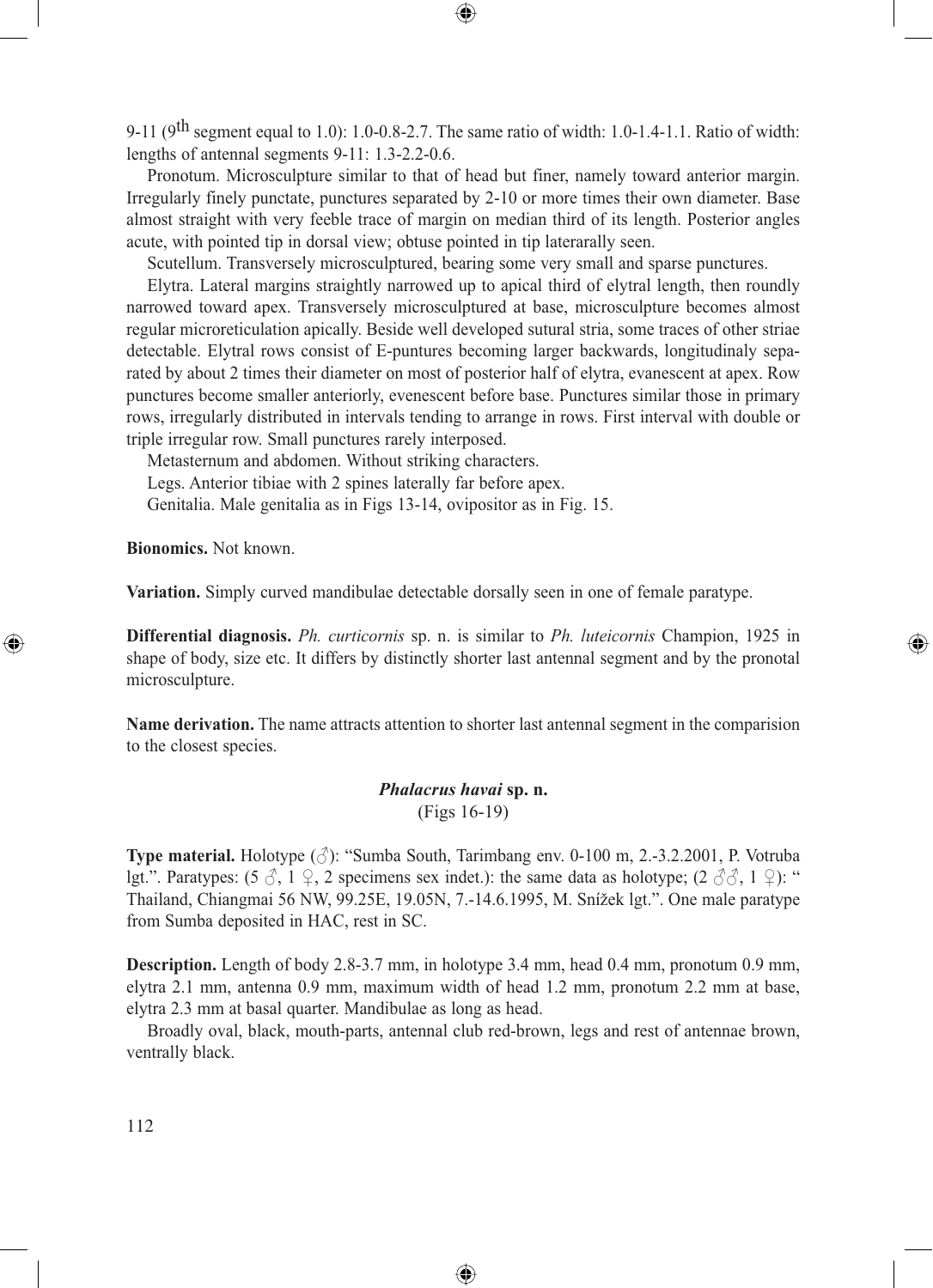

Figs 17-21: *Phalacrus havai* sp. n*.* (17-19). 17- tegmen dorsally; 18- tegmen laterally; 19- median lobe. *Phalacrus saueri* sp. n. (20). 20 - ovipositor right part. *Phalacrus rolciki* sp. n. (21). 21 ovipositor right part. Material figured: holotypes. Scale = 0.1 mm.

Head. Microsculpture feeble, consisting of oblique, very narrow irregular cells, double punctate, larger punctures separated by 4-6 or more times their own diameter. Very small punctures interposed. Ratios of lengths of antennal club segments 9-11 (9<sup>th</sup> segment equal to 1.0): 1.0-0.8-2.7. The same ratio of widths: 1.0-1.1-1.1. Ratio of width : length of antennal segments 9-11: 1.5-2.0-0.4.

Pronotum. Microsculpture similar to that of head. Similarly punctate as head, punctures sparser, larger punctures separated by about 10 or more times their own diameter. Small punctures interposed. Base lobed above scutellum, not bordered. Posterior angles feebly acute, with pointed tip in dorsal view; rectangular, pointed in tip laterally seen.

Scutellum. More distinctly microsculptured than pronotum. Punctures separated by 2-10 times their own diameter.

Elytra. Lateral margins paralell in basal half. Microsculpture similar to that of pronotum but more distinctive at base, becoming almost reticulate on disc, apicaly transverse. Sutural stria well developed, other striae shallow. Elytral rows consist of E-puntures becoming larger backwards and laterally. Punctures gradually smaller toward base becoming simply oval. Punctures longitudinaly separated by about 2 times on disc of elytra, evanescent at apex. Row punctures larger toward lateral margins almost fusing with large similar punctures in intervals. Large interval punctures irregularly distributed; well distant from punctures in primary rows, tending to arrange interval rows. Laterally arranged regularly not differ from primary rows. Small punctures rarely interposed.

◈

Metasternum. Without striking characters.

⊕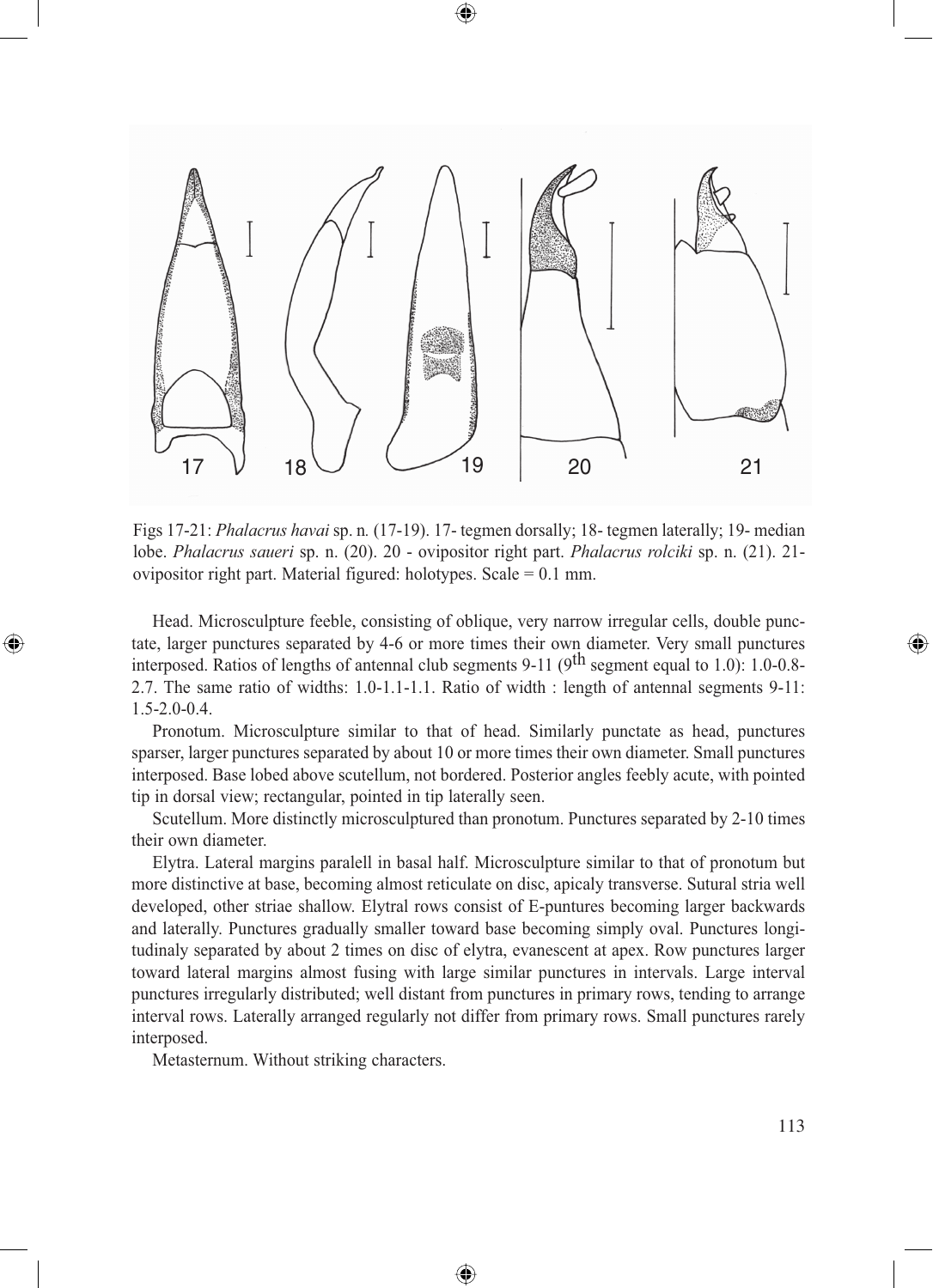Abdomen: Last visible sternite with dense bunch of red setae medio-caudally. Legs. Anterior tibiae with 1 spine laterally before apex. Genitalia. Male genitalia as in Figs 17 - 19, ovipositor as in Fig. 16.

**Bionomics.** Not known.

**Variation.** Mandibulae as long as head detected in one of female paratypes from Sumba. A male paratype from Thailand with triple punctured pronotum and reddish tarsi. Abdominal bunch of setae developed in males only.

⊕

**Differential diagnosis.** *Ph. havai* sp. n. is similar to *Ph. indus* Motschulsky, 1858 and *Ph. immarginatus* Champion, 1925 in shape of body, size, immarginate base of pronotum and type of elytral microsculpture. From *Ph. indus* it differs by simply curved aedeagus laterally seen and by presence of microsculpture of head and pronotum. From *Ph. immarginatus* it differs by well separated row punctures from those in intervals and by the shape of styli distinctly concave before apex.

**Name derivation.** The species is dedicated to Jiří Háva (Prague), specialist in Nosodendridae and Dermestidae.

# *Phalacrus saueri* **sp. n.** (Fig. 20)

**Type material.** Holotype (♀): "S. India, Tamil Nadu, Codaicanal, 10<sup>0</sup>15', 77<sup>0</sup>30', 26.-27.6.1994, R. Sauer leg."

⊕

**Description.** Length of body 2.4 mm, head 0.1 mm, pronotum 0.6 mm, elytra 1.7 mm, antenna 0.6 mm, maximum width of head 0.7 mm, pronotum 1.5 mm at base, elytra 1.5 mm at base.

Oval, black, mouth-parts, legs and antennae but club reddish, club red-brown, ventrally black.

Head. Feeble transverse microstrigosity on anterior half of head. Punctures of unequal size, separated by 3-4 times their own diameter. Ratios of lengths of antennal club segments 9-11 (9<sup>th</sup>) segment equal to 1.0): 1.0-1.0-2.9. The same ratio of widths: 1.0-1.2-1.2. Ratio of width : length of antennal segments 9-11: 1.4-1.7-0.6.

Pronotum. Feebly microstrigose on disc and anterior part of pronotum; microsculpture becomes very narrow, transverse irregular cells basally and laterally. Finely punctate, punctures separated by about 4-7 times their own diameter. Base feebly lobed above scutellum, bordered along median third. Posterior angles feebly acute with rounded tip in dorsal view; acute, closely rounded laterally seen.

Scutellum. Microsculptured and punctate as pronotum.

Elytra. Lateral margins narrowed from shoulders apically. Microsculpture consists of transverse irregular cells. Beside well developed sutural stria other striae very feebly expressed. Elytral rows consist of E-puntures becoming larger backwards and laterally. Punctures gradually smaller, toward base becoming simply oval. Punctures longitudinaly separated by about 2 times on disc of elytra, evanescent at apex, almost fusing laterally with large interval punctures. Interval

⊕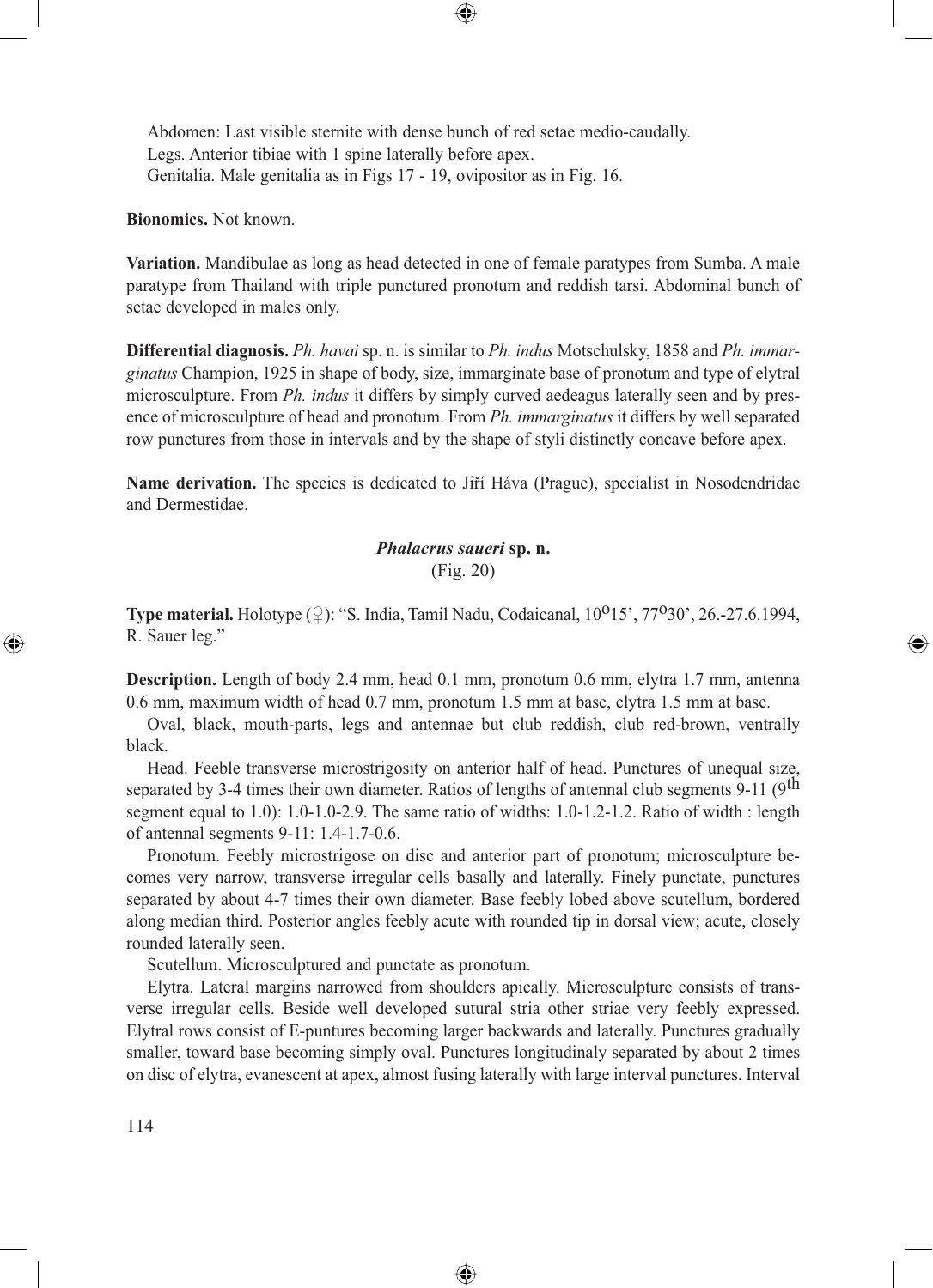punctures irregularly distributed, well distant from punctures of primary rows on disc, tending to arrange interval rows. Those rows arranged regularly not differing from primary rows laterally. Very small punctures rarely interposed.

⊕

Metasternum and abdomen. Without striking characters. Legs. Anterior tibiae with 2 spines laterally before apex. Genitalia. Ovipositor as in Fig. 20.

**Bionomics.** Not known.

⊕

**Differential diagnosis.** *Ph. saueri* sp. n. is similar to *Ph. luteicornis* Champion, 1925 and *Ph. curticornis* sp. n. in shape of body, size, bordered median part of pronotal base and type of elytral microsculpture. From *Ph. luteicornis* it differs by long and stout styli overreaching coxites; from *Ph. curticornis* it differs by the shape of coxites that are simple while 3 toothed in the species mentioned.

**Name derivation.** Dedicated to the collector of the new species Roman Sauer (Prague).

# *Phalacrus capreolus* **sp. n.** (Figs 22-23)

**Type material.** Holotype  $(\Diamond)$ : "Dragon Mts., Natal, Afr. m. xii. 1938, Dr. Baum"

**Description.** Length of body 2.7 mm, head 0.3 mm, pronotum 0.9 mm, elytra 1.5 mm, antenna 0.7 mm, maximum width of head 1.0 mm, pronotum 1.8 mm at base, elytra 1.8 mm at shoulders. Mandibulae as long as head.

Broadly oval, black, mouth-parts, legs and antennae brown, ventrally black-brown.

Head. Feebly transversely microsculptured by long irregular cells. Punctures dense, fine, separated by 2-3 times their own diameter. Ratios of lengths of antennal club segments 9-11 (9<sup>th</sup>) segment equal to 1.0): 1.0-0.9-2.6. The same ratio of widths: 1.0-1.2-1.2. Ratio of width : length of antennal segments 9-11: 1.3-1.8-0.6.

Pronotum. Distinctly transversely microsculptured by long irregular cells. Finely punctate. Punctures separated by about 6 times or more their own diameter. Some large punctures interposed. Base lobed above scutellum, immarginate. Posterior angles feebly obtuse with rounded tip in dorsal view; feebly obtuse, closely rounded laterally seen.

Scutellum. Microsculture and punctures as on pronotum.

Elytra. Lateral margins narrowed apically from shoulders. Microsculpture consists of transverse irregular cells. Beside well impressed sutural stria next one developed. Unobtrusive elytral rows consist of E-puntures becoming larger backwards and laterally. Punctures gradually smaller and evanescent toward base. Punctures longitudinaly separated by about 4 times their diameter on disc of elytra, evanescent at apex, becoming larger and shallower laterally. Intervals with similar punctures arranged less regularly. Very small punctures rarely interposed.

◈

Metasternum and abdomen. Without striking characters.

Legs. Anterior tibiae with 3 spines laterally before apex.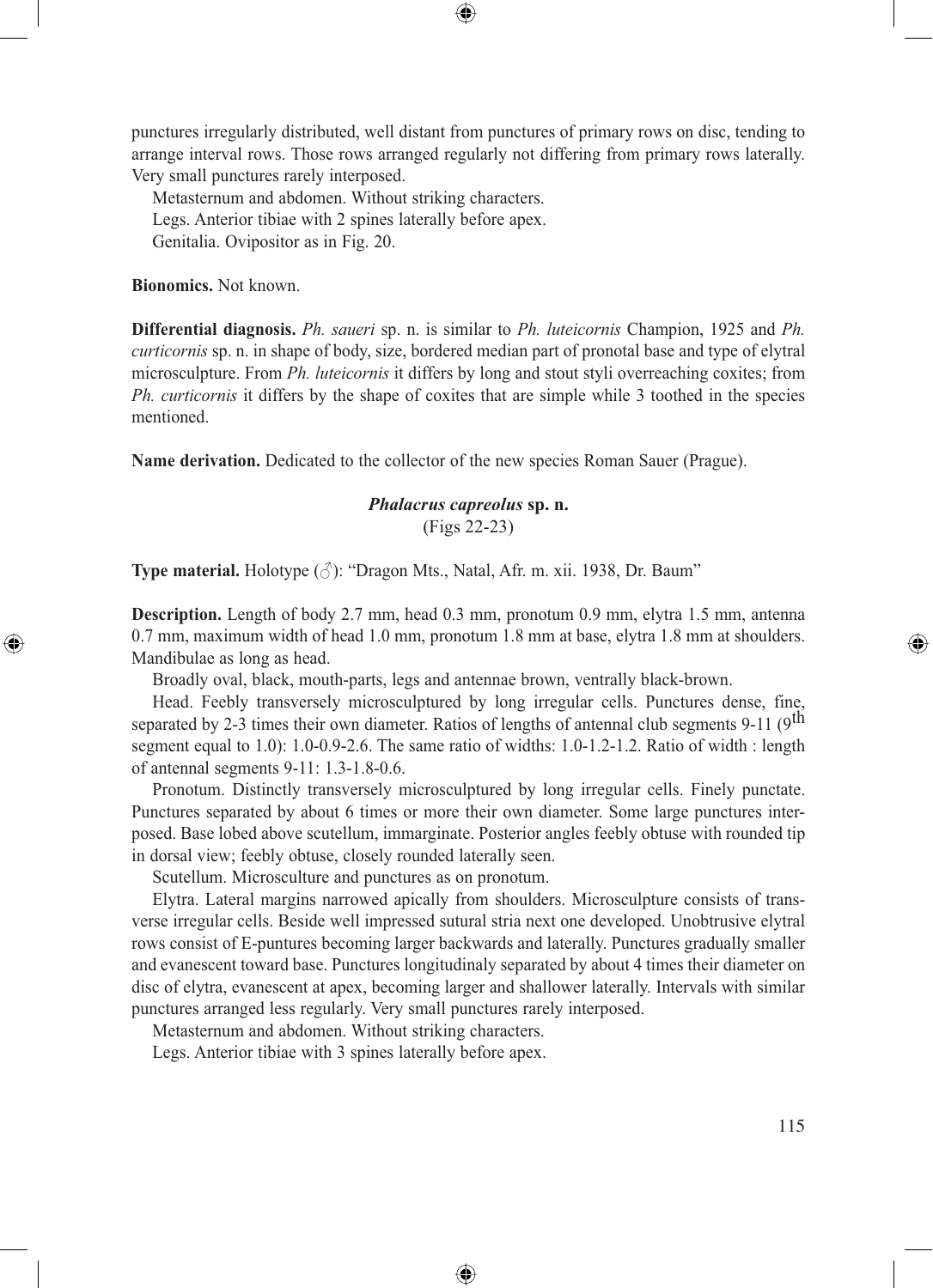Genitalia. Male genitalia as in Figs 22, 23.

**Bionomics.** Not known.

**Differential diagnosis.** *Ph. capreolus* sp. n. is similar to *Ph. cervus* Champion, 1925 in shape of body, size, immarginate pronotal base and type of elytral microsculpture. It differs by unobtrusive elytral rows, very long terminal antennal segment that is distinctly longer as both previous segments altogether. Also the shape of aedeagus shows specific characters.

⊕

**Name derivation.** The name of the species draws attention to its long mandibulae.

### *Phalacrus rolciki* **sp. n.** (Fig. 21)

**Type material.** Holotype  $(\varphi)$ : "Tanzania, Tanga distr., Usambara Mts., Lushoto env., 27.3-1.4.1997, J. Rolčík lgt."

**Description.** Length of body 2.7 mm, head 0.2 mm, pronotum 0.7 mm, elytra 1.8 mm, antenna 0.7 mm, maximum width of head 0.8 mm, pronotum 1.6 mm at base, elytra 1.9 mm at shoulders.

Broadly oval, red-brown, head and adjacent part of pronotum brown, scutellum and basal part of elytra around scutellum chest-nut coloured, mouth parts, legs and antennae yellow-red. Ventrally yellow-red.

Head. Smooth, punctate. Punctures dense, fine, separated by 2-4 times their own diameter; some larger punctures interposed. Pair of large punctures medially placed near each eye. Ratios of lengths of antennal club segments 9-11 (9th segment equal to 1.0): 1.0-1.0-3.6. The same ratio of widths: 1.0-1.3-1.4. Ratio of width:length of antennal segments 9-11: 1.4-1.8-0.5.

⊕

Pronotum. Microsculpture lacking. Distinctly finely punctate, punctures separated by about 4-8 times or more their own diameter. Some large punctures interposed. Base lobed above scutellum, lobe immarginate, base bordered shortly at each side above scutellum; border evanescent toward hind angles. Posterior angles feebly obtuse, with rounded tip in dorsal view, feebly obtuse, pointed laterally seen.

Scutellum. Smooth, punctures separated by about 4-6 times their own diameter.

Elytra. Lateral margins roundly narrowed apically from shoulders. Microsculpture lacking. Beside well impressed sutural stria no one developed. Elytral rows consist of elongate punctures of usual shape longitudinally separated by about 4 times their own diameter on disc of elytra. Punctures gradually larger and denser laterally. Intervals with similar punctures arranged less regularly on disc, tending to form regular and densely punctate rows, laterally quite similar to primary rows. Small punctures rarely interposed.

⊕

Metasternum and abdomen. Without striking characters. Legs. Anterior tibiae with 2 spines laterally before apex. Genitalia. Ovipositor as in Fig. 21.

**Bionomics.** Not known.

116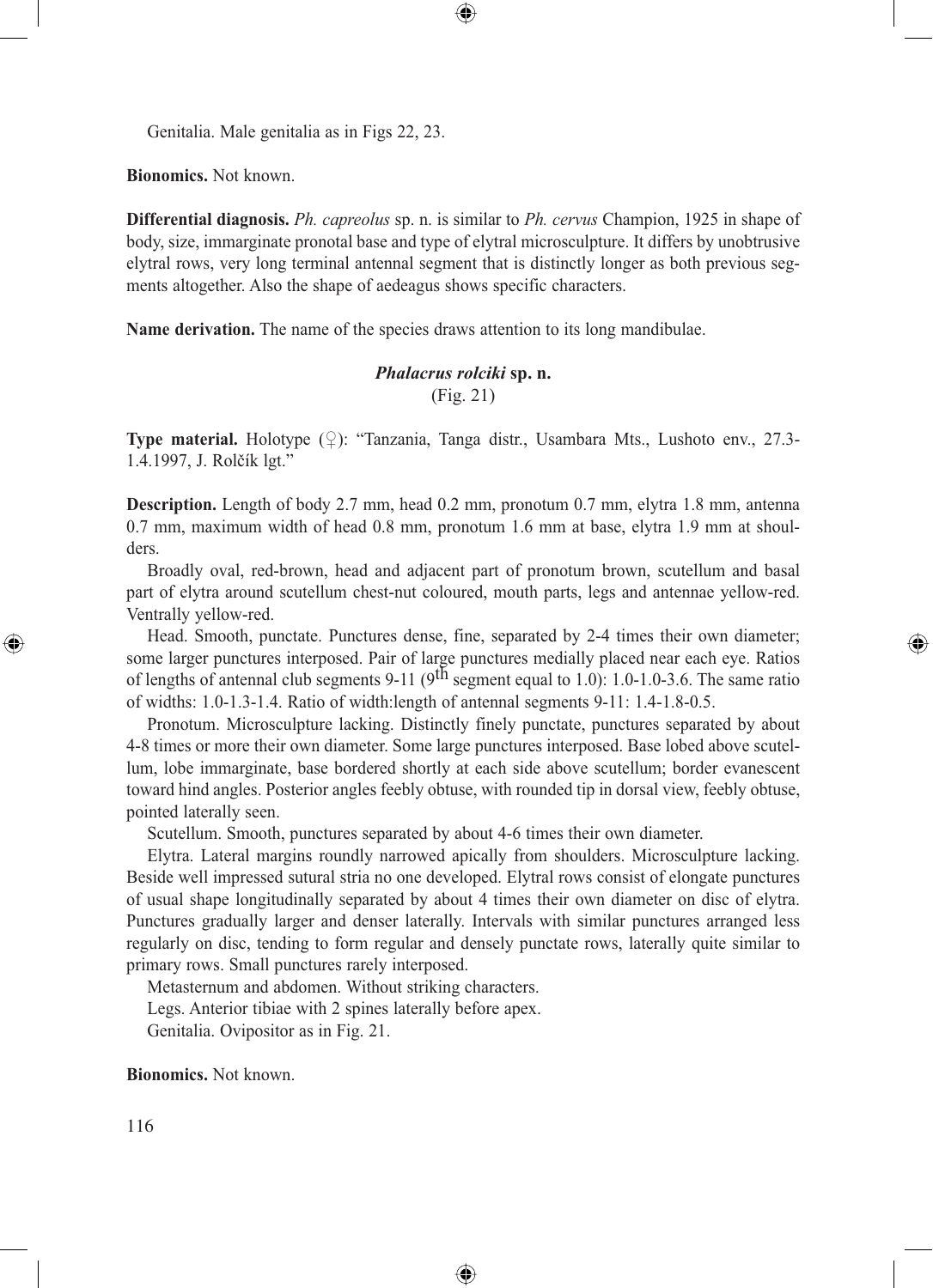

Figs 22-25: *Phalacrus capreolus* sp. n*.* (22, 23). 22- tegmen; 23- median lobe. *Phalacrus snizeki*  sp. n. (24). 24- ovipositor right part. *Litotarsus tibialis* sp. n. (25). 25- hind tibia with tarsus of male. Material figured: holotypes. Scale  $= 0.1$  mm.

⊕

**Differential diagnosis.** *Ph. rolciki* sp. n. is similar to *Ph. atterimus* Wollaston, 1867 in shape of body and type of pronotal basal border. It differs by light colour, lack of elytral striae and elytral microsculpture.

**Name derivation.** Dedicated to the collector of the new species Jakub Rolčík (Prague), specialist in Cleridae.

## *Phalacrus snizeki* **sp. n.** (Fig. 24)

**Type material.** Holotype (♀): "Kenya, Taita Hills, Wundanyi, 23.iii.1997 M. Snížek lgt.". Paratype: (1 ♀): "Kenya, Voi (Tsavo), 22.xi.-2.xii.1996, M. Snížek lgt.".

**Description.** Length of body 2.2-2.3 mm, in holotype 2.2 mm, head 0.3 mm, pronotum 0.6 mm, elytra 1.3 mm, antenna 0.5 mm, maximum width of head 0.7 mm, pronotum 1.2 mm at base, elytra 1.3 mm at basal quarter.

Broadly oval, black, hind pronotal angles and elytral apex black-brown, mouth parts, legs and antennae red-brown. Last tarsal segment black-brown, ventrally black-brown.

⊕

Head. Traces of transverse microsculpture. Densely finely punctate. Punctures separated by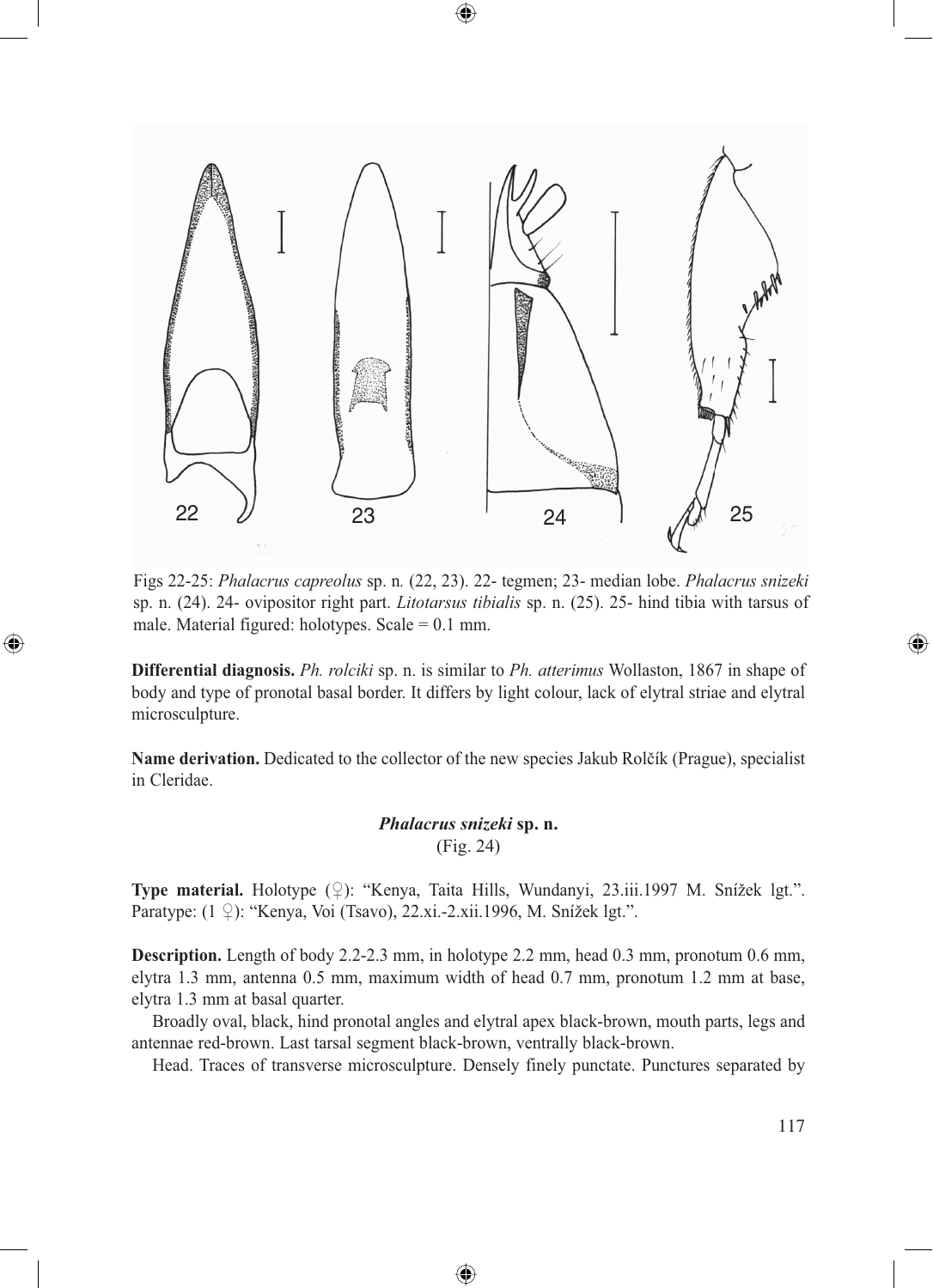2-4 times their own diameter, toward eyes punctures coarser. Ratios of lengths of antennal club segments 9-11 ( $9<sup>th</sup>$  segment equal to 1.0): 1.0-0.9-3.0.. The same ratio of widths: 1.0-1.3-1.3. Ratio of width : length of antennal segments 9-11: 1.4-2.2-0.6. Mandibulae detectable dorsally seen, left one longer.

⊕

Pronotum. Very fine microsculpture consisting of transverse irregular cells; basally and laterally more distinct. Distinctly finely punctate, punctures separated by about 6-8 times their own diameter; laterally more densely arranged. Few large punctures located before base. Base lobed above scutellum; bordered along median third of base. Posterior angles obtuse, with broadly rounded tip in dorsal view; strongly obtuse, pointed laterally seen.

Scutellum. Microsculpture stronger than on pronotum; punctures separated by about 5-6 times their own diameter.

Elytra. Lateral margins roundly narrowed apically from basal quarter of their length. Microsculpture consisting of tranverse irregular cells forming almost regular microreticulation on elytral disc. Beside well developed sutural stria with traces of other striae. Elytral rows consist of E-punctures longitudinally separated by about 2 times their own diameter on disc. E-puntures becoming larger backwards and laterally; gradually smaller and evanescent toward base and at apex as well. Row punctures becoming larger and shallower laterally, in some places fusing similar interval E-punctures. Intervals beside very small rare punctures with E- punctures tending to form irregular row in each interval on disc. First interval with disordered E-punctures.

Metasternum and abdomen. Without striking characters.

Legs. Anterior tibiae with 2 spines laterally before apex. Genitalia. Ovipositor as in Fig. 24.

**Bionomics.** Not known.

⊕

**Differential diagnosis.** *Ph. snizeki* sp. n. is similar to *Ph. lateralis* Guillebeau, 1893 in shape of body, coloration and type of pronotal basal border. It differs by microsculpture developed on entire elytra.

⊕

**Name derivation.** Dedicated to the collector of the species Miroslav Snížek (České Budějovice), specialist in Chrysomelidae.

# *Biophytus snizeki* **sp. n.** (Figs 26-27)

**Type material.** Holotype (♂): "Uganda occ., Kasese, 600 m, 13.-19.xi.1994, M. Snížek lgt.".

**Other material examined.** Holotype of *Biophytus grouvellei* Guillebeau, 1894, labelled as "Holotypus; Grouvelle; Zanzibar, Raffray; Mus. Paris, coll. générale". One label illegible. Deposited in MNHP.

**Description.** Length of body 2.2 mm, head 0.3 mm, pronotum 0.5 mm, elytra 1.4 mm, antenna 0.7 mm, maximum width of head 0.7 mm, pronotum 1.2 mm at base, elytra 1.3 mm at shoulders.

◈

118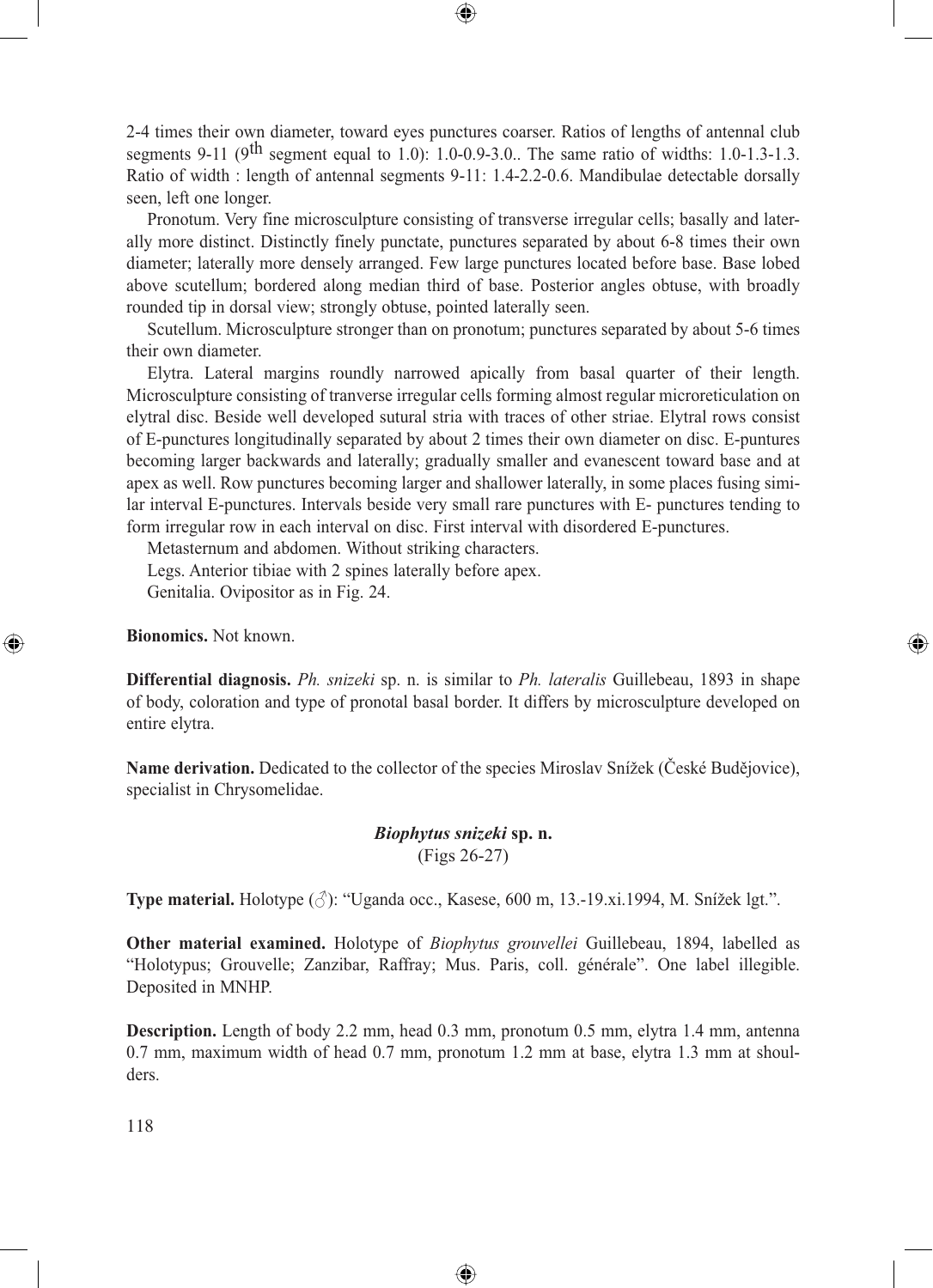

 $\bigcirc$ 

Figs 26-29: *Biophytus snizeki* sp. n. (26, 27). 26- tegmen; 27- median lobe. *Litotarsus tibialis* sp. n. (28, 29). 28- tegmen; 29- median lobe. Material figured: holotypes. Scale = 0.1 mm in 26, 27; 0.2 mm in 28, 29.

Oblong oval, chest-nut coloured, pronotal base, suture, elytral apex, mouth parts, legs and antennae red-yellow. Ventrally yellow-brown, metasternum darker.

Head. Microsculpture lacking. Densely finely punctate. Short setae bearing punctures separated by 2-4 times their own diameter. Eyes angularly convex. Ratios of lengths of antennal club segments 9-11 ( $9<sup>th</sup>$  segment equal to 1.0): 1.0-0.8-1.8. The same ratio of widths: 1.0-1.1-1.1. Ratio of width : length of antennal segments 9-11: 1.3-1.8-0.8.

Pronotum. Without microsculpture. Finely densely punctate, setae bearing punctures separated by about 2-4 times their own diameter; caudally more densely arranged. Base almost straight; immarginate. Posterior angles acute, with closely rounded tip in dorsal view; rectangular with rounded tip laterally seen.

Scutellum. With traces of transverse strigosity and few small punctures.

⊕

Elytra. Lateral margins almost straight on basal half of their length. Microsculpture consisting of tranverse irregular cells. Nine distinct striae present. First and second striae shortened anteriorly and posteriorly, 9<sup>th</sup> stria indicated on disc only. Striae evanescent before base. First and second stria fusing before apex. Second stria oblique, pointing medially toward apex of elytra. Also other striae oblique. Intervals beside microsculpture with oblique sparse scratches connecting longitudinal striae. Small setae bearing disordered punctures present in scratches. Scratches stronger laterally, feebler apically, evanescent toward base.

◈

◈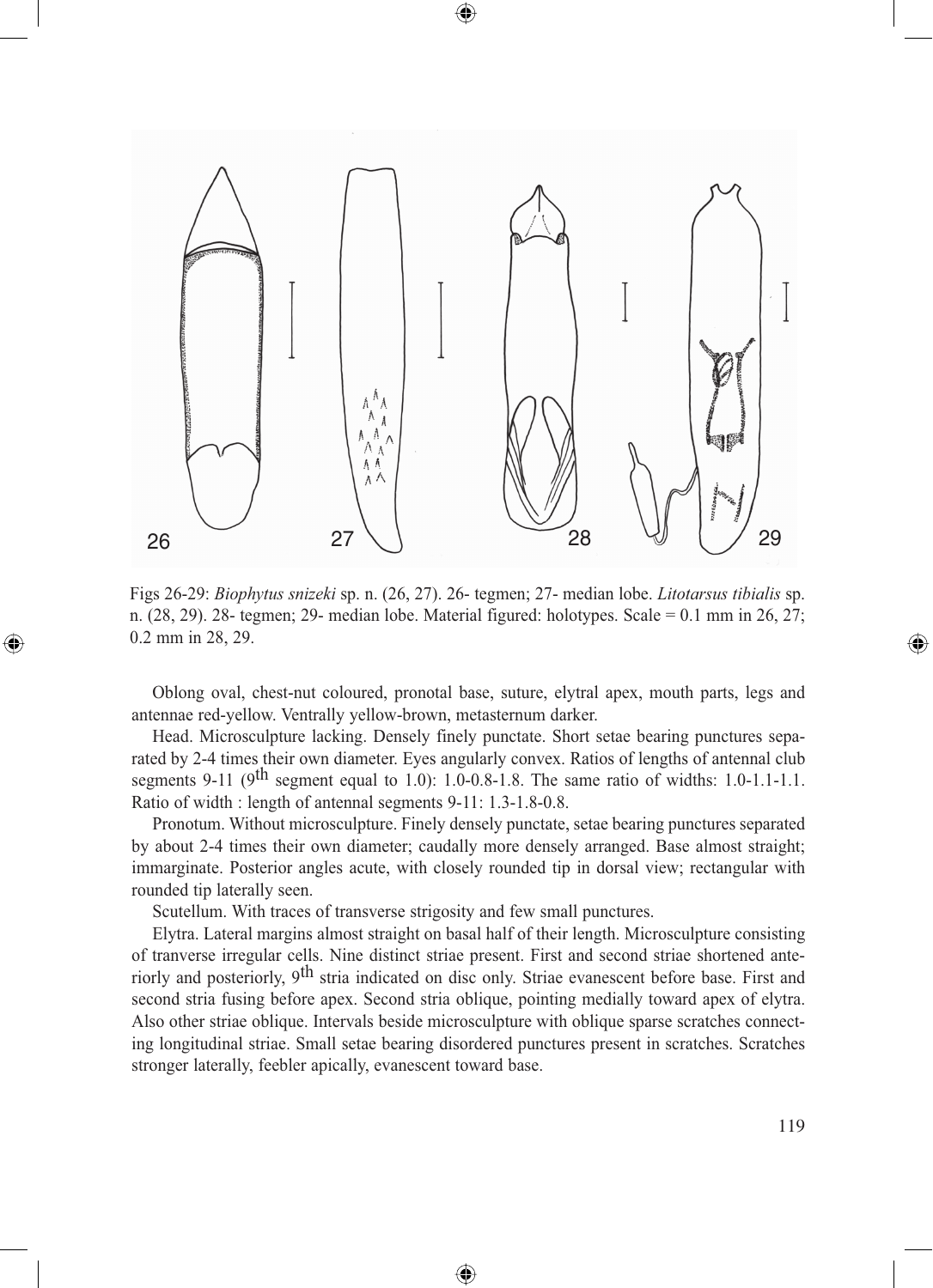Mesosternum not excavated.

Metasternum. Metasternal process reaching middle of mesocoxae.

Abdomen. Without striking characters.

Legs. Anterior tibiae straight, narrow, without any striking spines or thorns. Tarsal segments 2<sup>nd</sup> and 3<sup>rd</sup> widened in male. Mid- and hind-tibiae slightly curved. Both tibiae apically with crown of spines, 2 lateral ones longer than the others. Segment 1 almost twice as long as 2nd segment of hind tarsi.

⊕

Genitalia. Aedeagus as in Figs 26, 27.

**Bionomics.** Not known.

**Differential diagnosis.** *Biophytus snizeki* sp. n. differs from the only known species of the genus *B. grouvellei* Guillebeau, 1893 by rectangular hind angles in lateral view and by presence of elytral microsculpture.

**Name derivation.** Dedicated to the collector of the species Miroslav Snížek (České Budějovice), specialist in Chrysomelidae.

### *Litotarsus tibialis* **sp. n.** (Figs 28-29)

**Type material.** Holotype (♂): "Malaysia, 6.-9.xi. 1999, Pahang prov. Kuala Tahan env., P. Kočárek lgt."

⊕

**Description.** Length of body 4.8 mm, head 0.3 mm, pronotum 1.1 mm, elytra 3.4 mm, antenna 1.4 mm, maximum width of head 1.3 mm, pronotum 2.6 mm at base, elytra 2.7 mm at basal quarter.

Oblong oval, reddish, antennal club brown. Shape of body as in Fig. 30. Ventrally red-yellow metasternum darker.

Head. Microsculpture lacking. Densely finely punctate. Punctures separated by 2-3 times their own diameter. Last segment of maxillar palpi strongly dilated just behind base, then paralell. Ratios of lengths of antennal club segments 9-11 (9<sup>th</sup> segment equal to 1.0): 1.0-1-0-1.8. The same ratio of widths: 1.0-1.0-1.0. Ratio of width : length of antennal segments 9-11: 1.0-1.1- 0.6.

Pronotum. Base bisinuate, not bordered. Without microsculpture. Double punctate, smaller punctures separated by about 4-6 their diameter larger punctures separated by about 2-5 times their own diameter; denser laterally. Posterior angles acute with pointed tip in dorsal view; acute with closely rounded tip laterally seen.

Scutellum. Smooth, with few small punctures.

Elytra. Widest at basal quarter, then lateral margins strongly narrowed toward apex without microsculpture, with feeble opalescence. Nine distinct punctate striae including sutural stria developed on each elytron. Basal part of 9<sup>th</sup> stria turns aside medially, at its basal quarter fusing with 8<sup>th</sup> one. Striae but 9<sup>th</sup> one reach base of elytra. Punctures in striae feebly elongate, separated

◈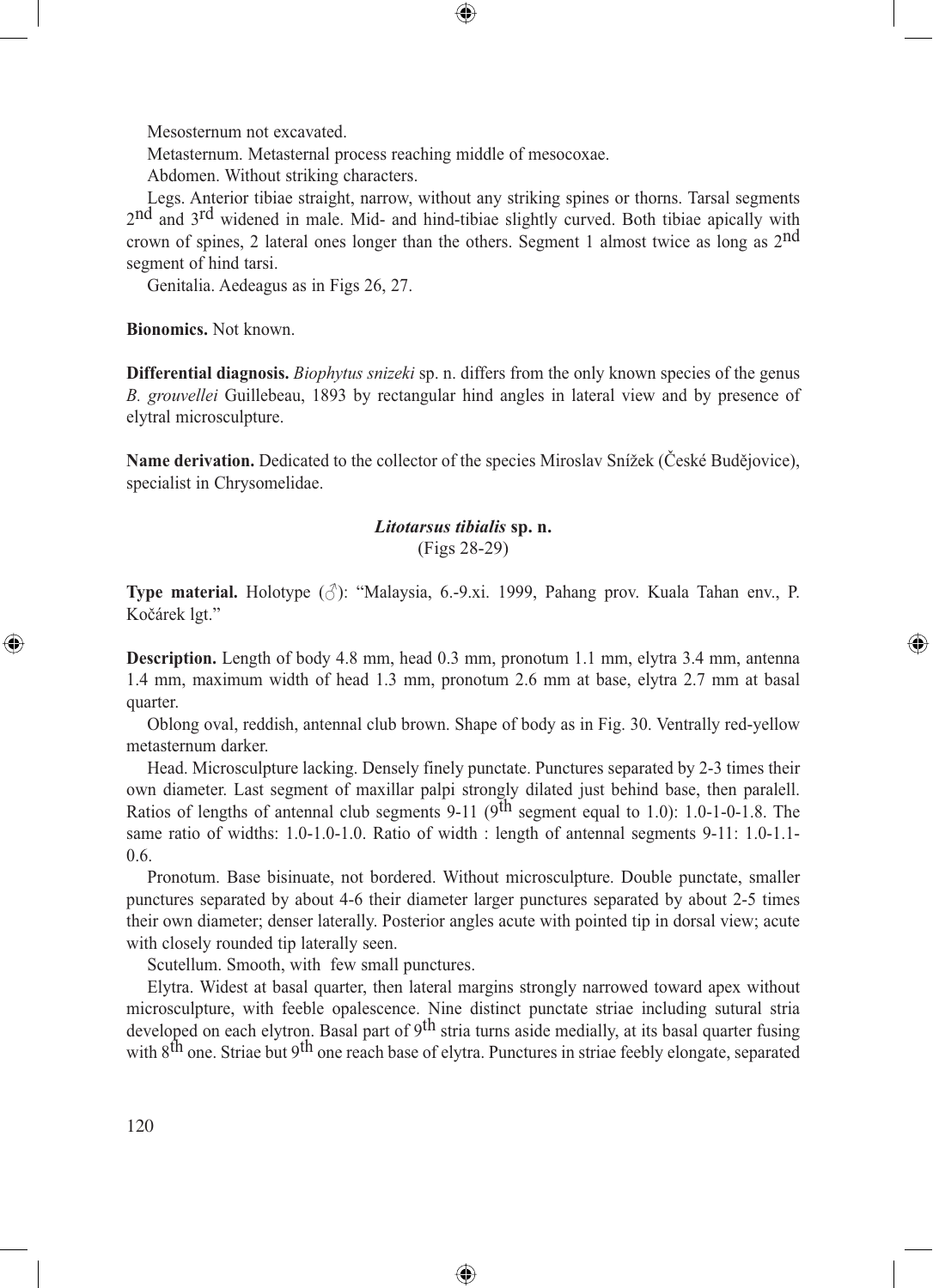longitudinally by 1-3 times their own diameter. Intervals with small punctures similar to those on pronotum separated by about 5-10 times their own diameter. Beside them rarely punctures similar to those in striae distributed.

Mesosternum not excavated; coxae standing close each other.

Metasternum. Metasternal process reaching middle of mesocoxae.

Abdomen. Without striking characters.

Legs. Anterior tibiae straight, distinctly dilated apically, with widely rounded anterolateral edge. Striking row of closely standing thick spines along entire lateral margin. Mid-tibiae slightly curved, apically strongly dilated with crown of spines. Segment 1 of fore and mid tarsi strikingly setose beneath. Hind tibiae medially strinkingly dilated in basal third (Fig. 25). 2nd segment of posterior tarsi 3 times as long as 1st one.

Genitalia. Aedeagus as in Figs 28, 29.



Fig. 30. *Litotarsus tibialis* sp. n.: 30- habitus dorsal aspect.

### **Bionomics.** Not known.

⊕

**Differential diagnosis.** *Litotarsus tibialis* sp. n. differs from *L. dilutus* Champion, 1925 by immarginate base of pronotum and segment 2 of posterior tarsi 3 times as long as  $1<sup>st</sup>$  one while the same segment in *L. dilutus* is 4 times as long as 1<sup>st</sup> segment. Further *L. tibialis* differs from *L. anisotomoides* Champion, 1925 by distinctly larger size and by strongly narroved elytra posteriorly.

**Name derivation.** The name is inspired by the unusual shape of hind tibiae.

#### REFERENCES

CHAMPION G. C. 1924: Some Indian Coleoptera (15). *The Entomologist´s Monthly Magazine* 60: 234-247.

- CHAMPION G. C. 1925a: Studies in Phalacridae (I.). S. and E. African forms (Coleoptera). *The Annals and Magazin of Natural History* 15: 35-53.
- CHAMPION G. C. 1925b: Studies in Phalacridae (II.) Asiatic and tropical American forms (Coleoptera). *The Annals and Magazine of Natural History* 16: 601-621.
- GROUVELLE A. & GUILLEBEAU F. 1894: Clavicornes nouveaux récoltés dans l'Indie par Mr. H. E. Andrewes. *Annales de la Société Entomologique de Belgique* 38: 458-465.
- GUILLEBEAU F. 1893: Description de deux espèces de Phalacrides recueillies à Aden par M. E. Simon. *Annales de la Société Entomologique de France* 62: 297-298.

GUILLEBEAU F. 1894a: Descriptions de quelques especes de la famille des Phalacridae de la Collection de M. Antoine Gouvelle. *Annales de la Société Entomologique de France* 1894: 275-310.

GUILLEBEAU F. 1894b: Clavicornes nouveaux récoltés dans l'Indie. *Annales de la Société Entomologique de Belgique* 1894: 458-465.

GUILLEBEAU F. 1896: Descriptions de Phalacridae recueillis par M. Ch. Alluaud dans le Nord de Madagascar, en 1893 (Col.). *Bulletin de la Société Entomologique de France* 1896: 296-299.